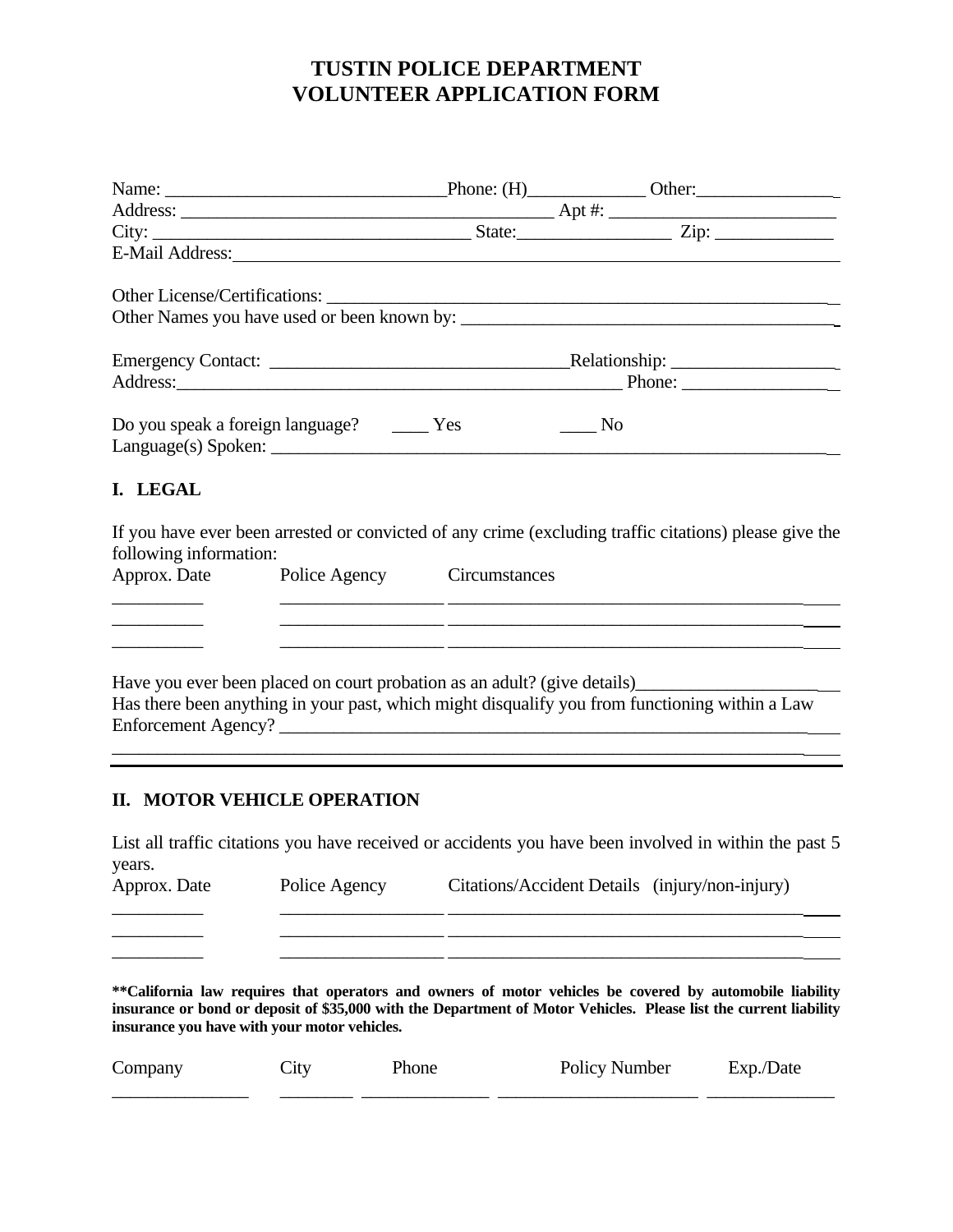#### **III. REFERENCES:**

| List 2 Relatives with whom you do not reside:                                                                                                           |                                                                                                                                                                                                                                                                                                                                        |                        |  |  |
|---------------------------------------------------------------------------------------------------------------------------------------------------------|----------------------------------------------------------------------------------------------------------------------------------------------------------------------------------------------------------------------------------------------------------------------------------------------------------------------------------------|------------------------|--|--|
| Name: Phone: Phone:                                                                                                                                     |                                                                                                                                                                                                                                                                                                                                        |                        |  |  |
|                                                                                                                                                         |                                                                                                                                                                                                                                                                                                                                        |                        |  |  |
|                                                                                                                                                         |                                                                                                                                                                                                                                                                                                                                        |                        |  |  |
| Name: Phone: Phone:                                                                                                                                     |                                                                                                                                                                                                                                                                                                                                        |                        |  |  |
|                                                                                                                                                         |                                                                                                                                                                                                                                                                                                                                        |                        |  |  |
|                                                                                                                                                         |                                                                                                                                                                                                                                                                                                                                        |                        |  |  |
| List 3 Personal References who have known you for at least 3 years.                                                                                     |                                                                                                                                                                                                                                                                                                                                        |                        |  |  |
|                                                                                                                                                         |                                                                                                                                                                                                                                                                                                                                        | Phone: $\qquad \qquad$ |  |  |
|                                                                                                                                                         |                                                                                                                                                                                                                                                                                                                                        |                        |  |  |
| Number of years of acquaintance:                                                                                                                        |                                                                                                                                                                                                                                                                                                                                        |                        |  |  |
|                                                                                                                                                         | Name: Phone: Phone:                                                                                                                                                                                                                                                                                                                    |                        |  |  |
|                                                                                                                                                         |                                                                                                                                                                                                                                                                                                                                        |                        |  |  |
|                                                                                                                                                         |                                                                                                                                                                                                                                                                                                                                        |                        |  |  |
| Number of years of acquaintance:                                                                                                                        |                                                                                                                                                                                                                                                                                                                                        |                        |  |  |
|                                                                                                                                                         |                                                                                                                                                                                                                                                                                                                                        |                        |  |  |
| Name: Phone: Phone:                                                                                                                                     |                                                                                                                                                                                                                                                                                                                                        |                        |  |  |
| Number of years of acquaintance:                                                                                                                        |                                                                                                                                                                                                                                                                                                                                        |                        |  |  |
| Military Branch Service Number<br><u> 1989 - Johann Harry Barn, mars and de Branch and de Branch and de Branch and de Branch and de Branch and de B</u> | Dates of Service Type of Discharge<br>$\frac{1}{2}$ to $\frac{1}{2}$ to $\frac{1}{2}$ to $\frac{1}{2}$ to $\frac{1}{2}$ to $\frac{1}{2}$ to $\frac{1}{2}$ to $\frac{1}{2}$ to $\frac{1}{2}$ to $\frac{1}{2}$ to $\frac{1}{2}$ to $\frac{1}{2}$ to $\frac{1}{2}$ to $\frac{1}{2}$ to $\frac{1}{2}$ to $\frac{1}{2}$ to $\frac{1}{2}$ to |                        |  |  |

### **IV. SKILLS AND INTERESTS:**

Previous Volunteer Experience: The Contract of the Contract of the Contract of the Contract of the Contract of the Contract of the Contract of the Contract of the Contract of the Contract of the Contract of the Contract of

Is there a particular type of volunteer work in which you are interested? (Check all that apply)

\_\_\_\_\_\_\_\_\_\_\_\_\_\_\_\_\_\_\_\_\_\_\_\_\_\_\_\_\_\_\_\_\_\_\_\_\_\_\_\_\_\_\_\_\_\_\_\_\_\_\_\_\_\_\_\_\_\_\_\_\_\_\_\_\_\_\_\_\_\_\_\_\_\_\_\_\_\_\_

- \_\_\_\_ Computer input/retrieval/scanning \_\_\_\_ Creative writing, art, citizen contact
- 
- 
- Fingerprinting/front desk Special Events<br>Property & Evidence Tield Work (Vo
- 
- 
- 
- 

 $\overline{a}$  $\overline{a}$ 

- 
- Program Presentations/Demonstrations General Administrative Duties
- \_\_\_\_ Investigative Assistant \_\_\_\_ Typing, transcription
	-
	- \_\_\_\_ Field Work (Volunteers on Patrol)
	- Research, teaching, planning Filing and purging records
	- Individual projects **and Technical (mechanical)** Technical (mechanical)
- No preference and the set of the set of the set of the set of the set of the set of the set of the set of the set of the set of the set of the set of the set of the set of the set of the set of the set of the set of the se

Do you have any special skills, areas of expertise, hobbies, community interests or clubs to which you belong that you feel would especially qualify you for a volunteer position with this agency?